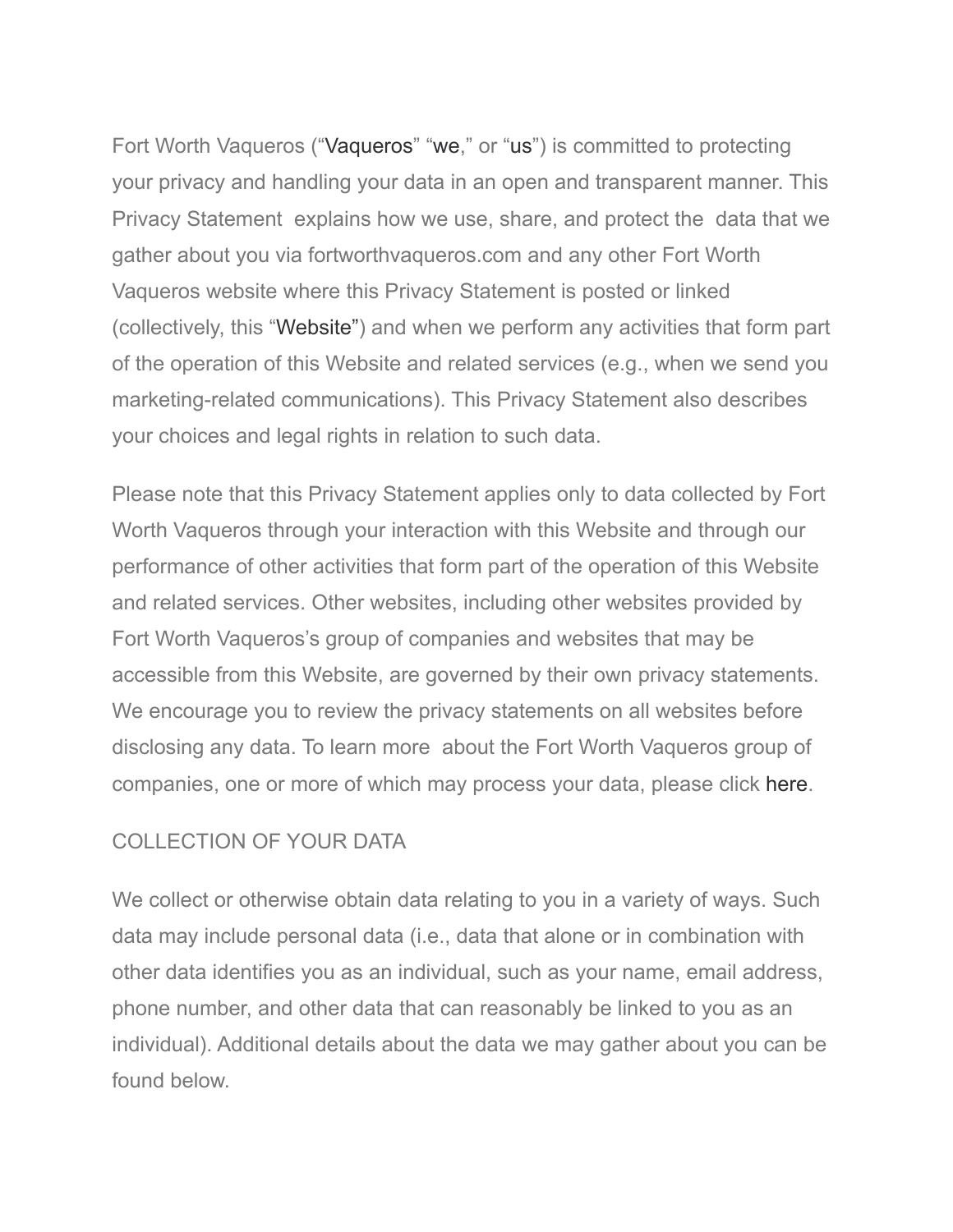#### Data collected from or provided by you

When you subscribe to our monthly newsletter, submit a question or request (e.g., to learn more about our data and services), sign up for an event that we are hosting, or provide us with feedback, we will collect data that you voluntarily provide, which may include your name, email address, phone number, employment details, and country of residence/geographical location.

We do not seek data that may be considered "special" or "sensitive" personal data (e.g., data relating to an individual's racial or ethnic origin, political opinions, religious or other similar beliefs, or health or medical conditions) from this Website's visitors. We ask that visitors not share any "special" or sensitive personal data with us or post or upload such data on or to this Website. If you voluntarily share any "special" or "sensitive" personal data with us for any reason or we are required to collect such data as a result of legal obligations imposed on us, we will, where necessary, obtain your explicit consent to use such data, and we will use it only in the ways described in this Privacy Statement or at the point where you choose to share or disclosure this data as well as in accordance with applicable law.

#### Data collected in connection with your use of this Website

As is true of most websites, when you visit and browse this Website, we will also gather certain data automatically, including log usage data (e.g., when you view or click on content) and data from your device and network, including your IP address, browser operating system and version, device identifier and features, access dates and times, and referring website addresses.

#### COOKIES AND OTHER SIMILAR TECHNOLOGIES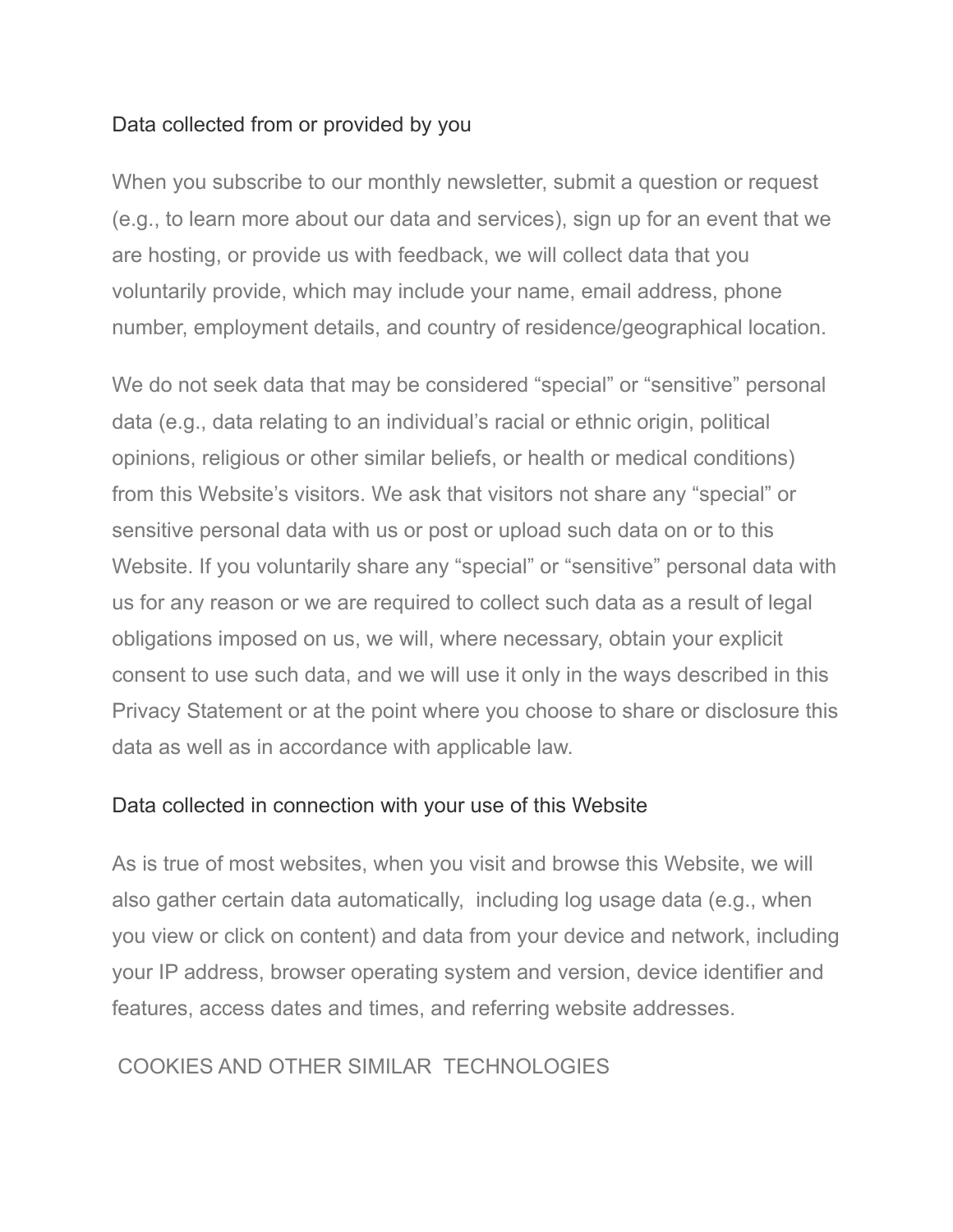#### **Cookies**

We may use cookies(i.e., small text files which your browser stores) and other similar technologies (e.g., web beacons, pixels, and ad tags) to enable certain features and functionality and collect additional data that helps us improve this Website and better deliver our services to you). In particular, we may use cookies (both session cookies and persistent cookies) in order to identify your browser or device, display information more effectively, provide you with tailored content, and gather statistical information about how you use this Website. We may also use cookies for security purposes and to detect and defend against fraud and other risks in order to protect visitors of this Website. If you do not wish to have data collected from your device via cookies, most browsers allow you to control and decline the use of cookies through the browser settings. Please note, however, that if you decline the use of cookies or limit the ability of this Website to set cookies, some of its features may not work properly. To learn more about cookies, including how to see what cookies have been set and how to manage and delete them, please visit <http://www.allaboutcookies.org/>

#### Third-party providers

We may use third-party website analytics tools in order to improve and optimise this Website. These tools may use cookies or other similar technologies in order to gather data about how you interact with this Website.. For example, we use Google Analytics, a web analytics tool that sets cookies in order to help us understand how visitors engage with this Website. To learn more about Google Analytics' data practices, please visit [https://support.google.com/analytics/answer/6004245?hl=en.](https://support.google.com/analytics/answer/6004245?hl=en) For opt-out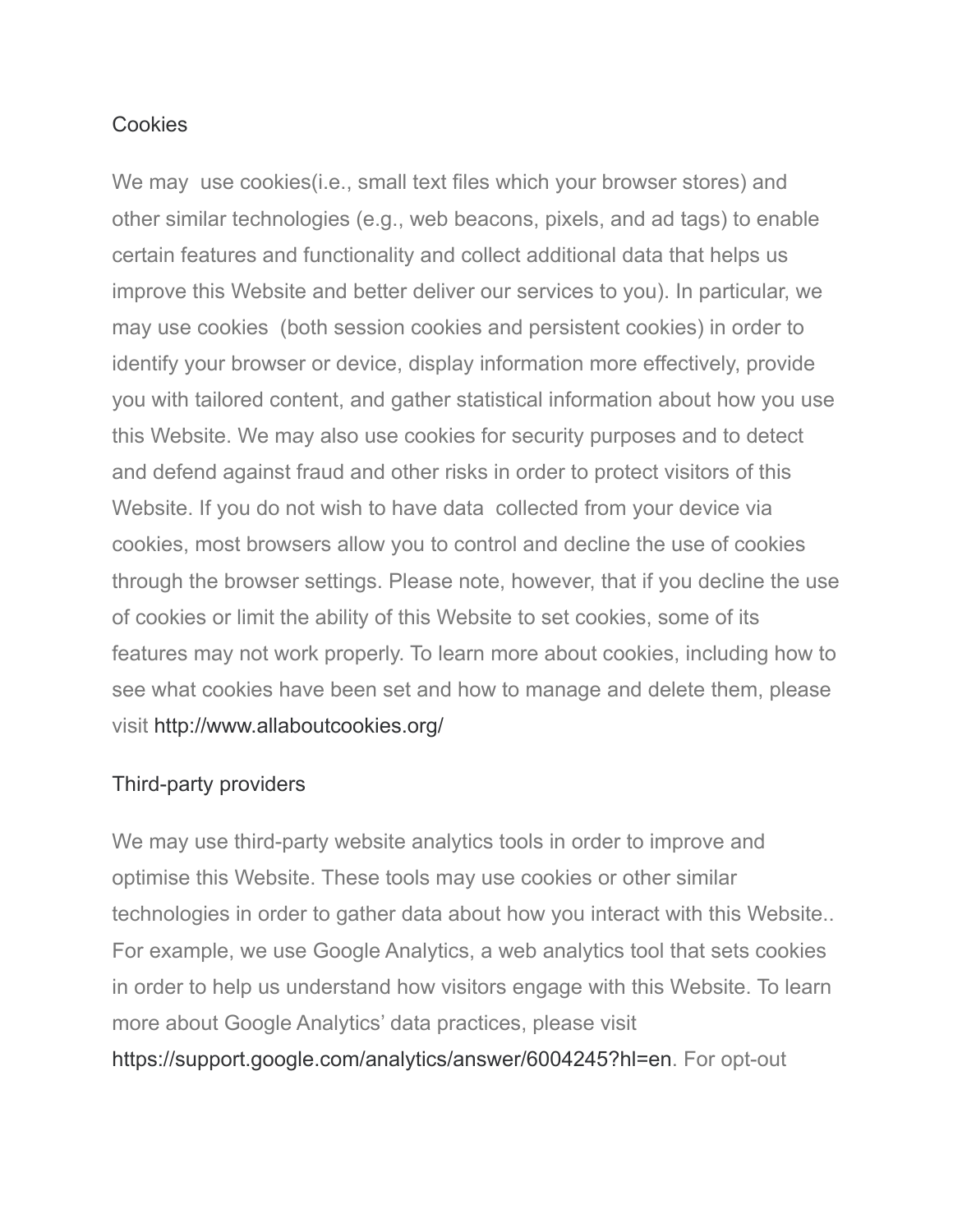### options specific to Google Analytics, please visit <https://tools.google.com/dlpage/gaoptout>.

Additionally, certain email communications from us may include third-party cookies or similar technologies to track and report back to us the actions that you, as a recipient of the email, have taken (e.g., whether you have opened, forwarded, or deleted the email; whether you have clicked on the links contained within the email; etc.). We may combine data collected through these means with other data that we maintain about you in order to measure your interest in our products/services, events, and/or email communications and tailor our interactions with you. For details on how to unsubscribe from our mailing list, please refer to the "Use of Your Data" section below.

### Social media plugins

Certain pages of this Website may contain social media content or "plugins,"such as Facebook's "like" button, or Twitter's share or publish button, all of which may allow you to share information from this Website to your social media account(s) or timeline(s). If you visit a webpage on this Website that contains an integrated social media plugin and you connect to the service, the relevant third party will collect certain data relating to you (including through the use of cookies and/or other similar technologies) over which we do not have control. Additionally, if you are logged into your social media account while visiting a webpage on this Website that contains a social media plugin, the plugin may allow the relevant social media platform to collect and link certain data to your social media account. Please note that we do not have any influence on the scope of the data that any social media platform collects on the basis of such plugins and your interactions with these plugins are governed by the privacy statement(s) of the third parties that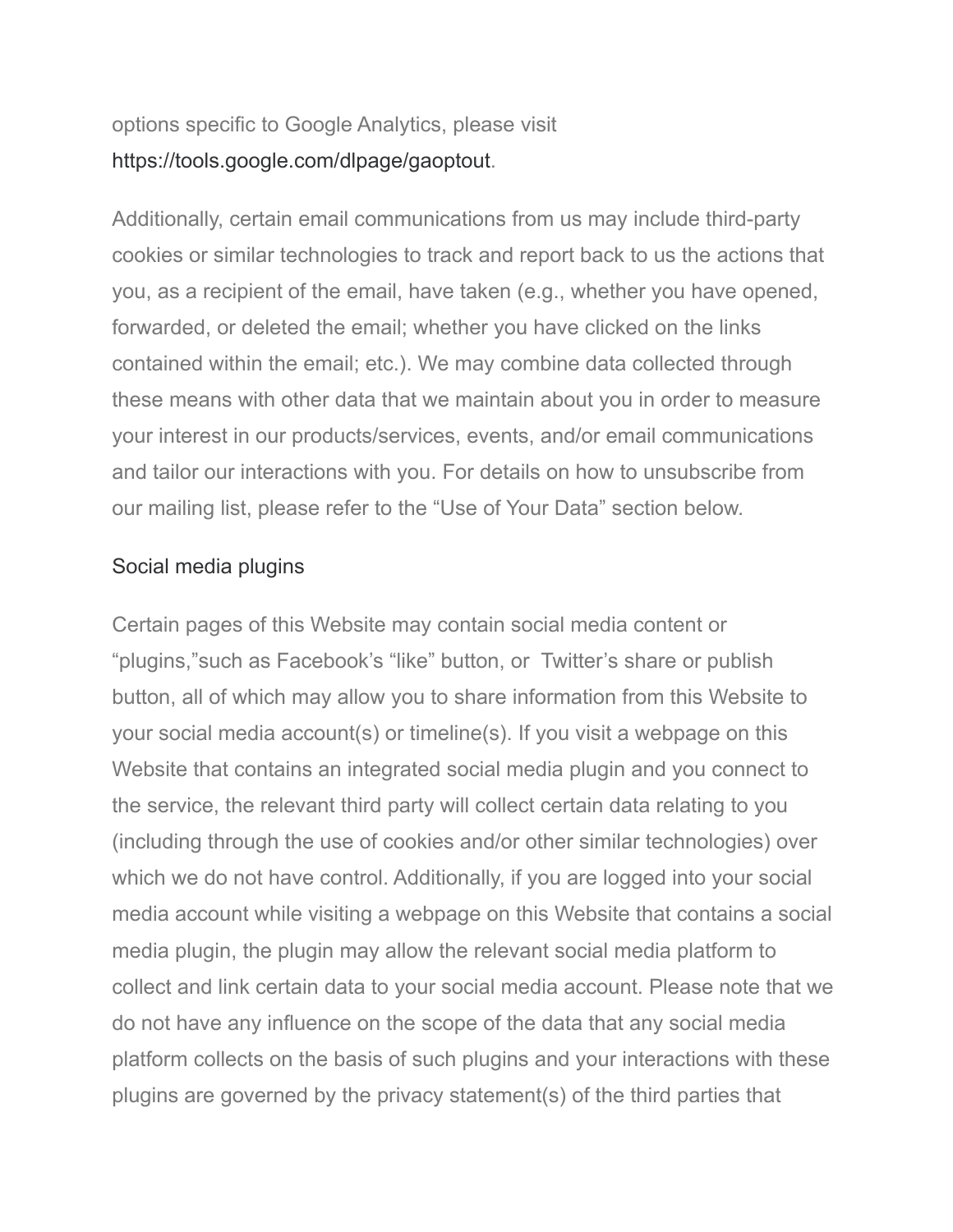provide them.We encourage you to review the relevant privacy statement(s) for more information.

### USE OF YOUR DATA

We use your data for the purpose(s) for which it was collected or provided to us (as described above in the "Collection of Your Data" section or at the point of collection).

We may also use your data in order to:

- operate and manage our IT and security systems, including to monitor such systems and identify and respond to security events;
- communicate with you about this Website, respond to your questions and requests, and/or update/validate the data that we hold about you;
- contact you with information about our business, products/services, and events as well as other information that we believe may be of interest to you (subject always to obtaining your prior, opt-in consent to the extent required under applicable law); conduct research for quality assurance and product, service, and development purposes;
- facilitate our day-to-day operations and financial management as well as any corporate transactions (e.g., a reorganization, merger, sale, joint venture, assignment, transfer, etc.);
- protect the rights, property, operations, health, or safety of you, us, or others;
- enforce our agreements; comply with applicable laws and regulations; and establish, exercise, and/or defend our legal rights; and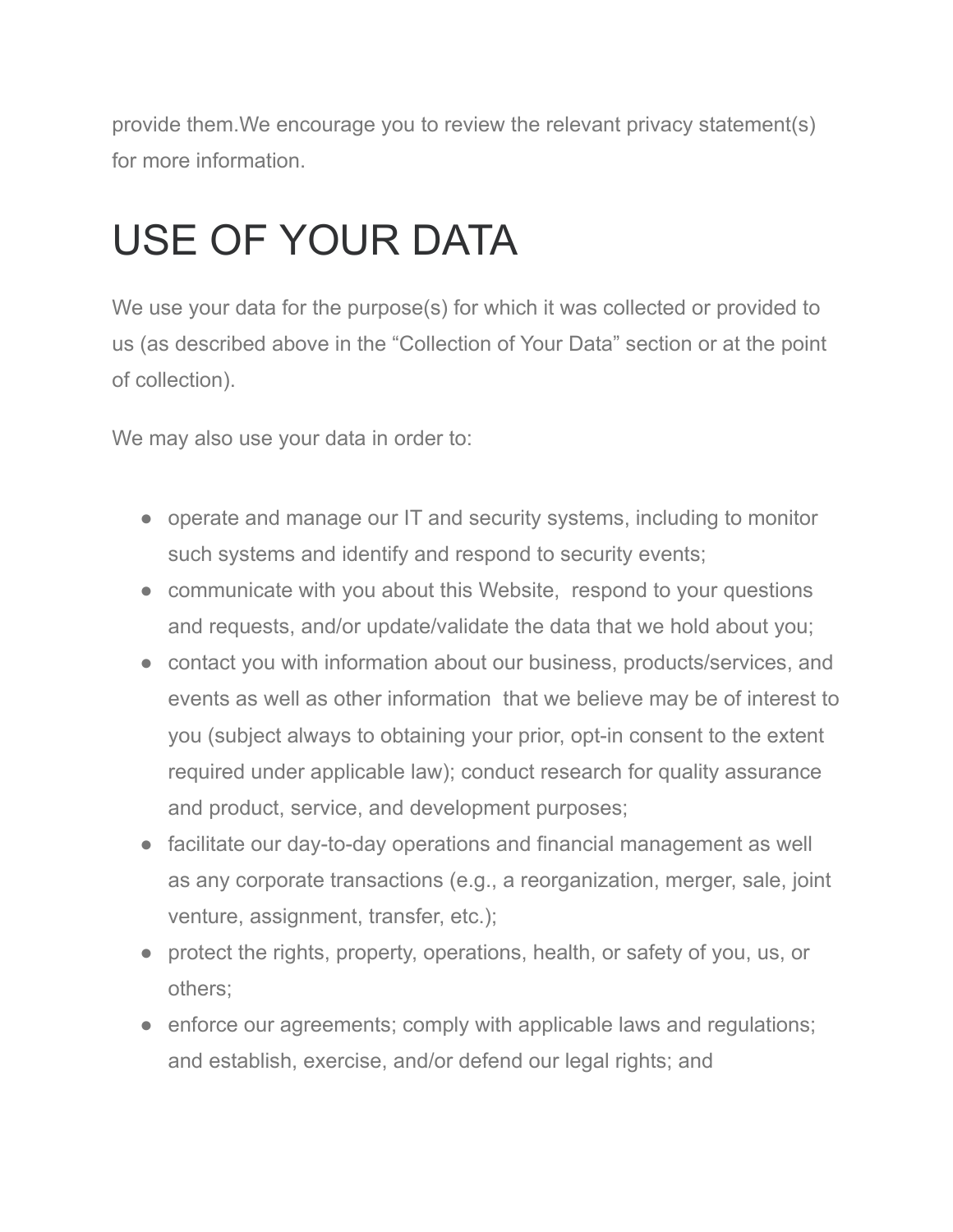• respond to subpoenas, court orders, or other legal process/requests and communications from law enforcement authorities or other government officials.

As noted above, we may use your data for marketing purposes or to send you promotional materials or other communications about our business,products/services, and events that may be of interest to you. You may unsubscribe from our mailing list at any time by clicking on the unsubscribe link in any of our communications to you. After you unsubscribe, we will not send you further materials or communications, but we may continue to contact you to the extent necessary for the purposes of any services you have requested.

We will never use your personal data to advertise, promote, or market third-party goods or services to you. Additionally, we will not license, publish, or sell any of your personal data.

#### LEGAL BASIS FOR PROCESSING YOUR PERSONAL DATA

Data protection laws in certain jurisdictions require that we only collect and process personal data where we have a lawful basis and set out in this Privacy Statement the legal basis upon which we rely in order to process your personal data.

If you are based in the European Union ("EU")/European Economic Area ("EEA"), we will process your personal data for the purposes outlined in this Privacy Statement based on one or more of the legal bases listed below in compliance with the EU General Data Protection Regulation 2016/679.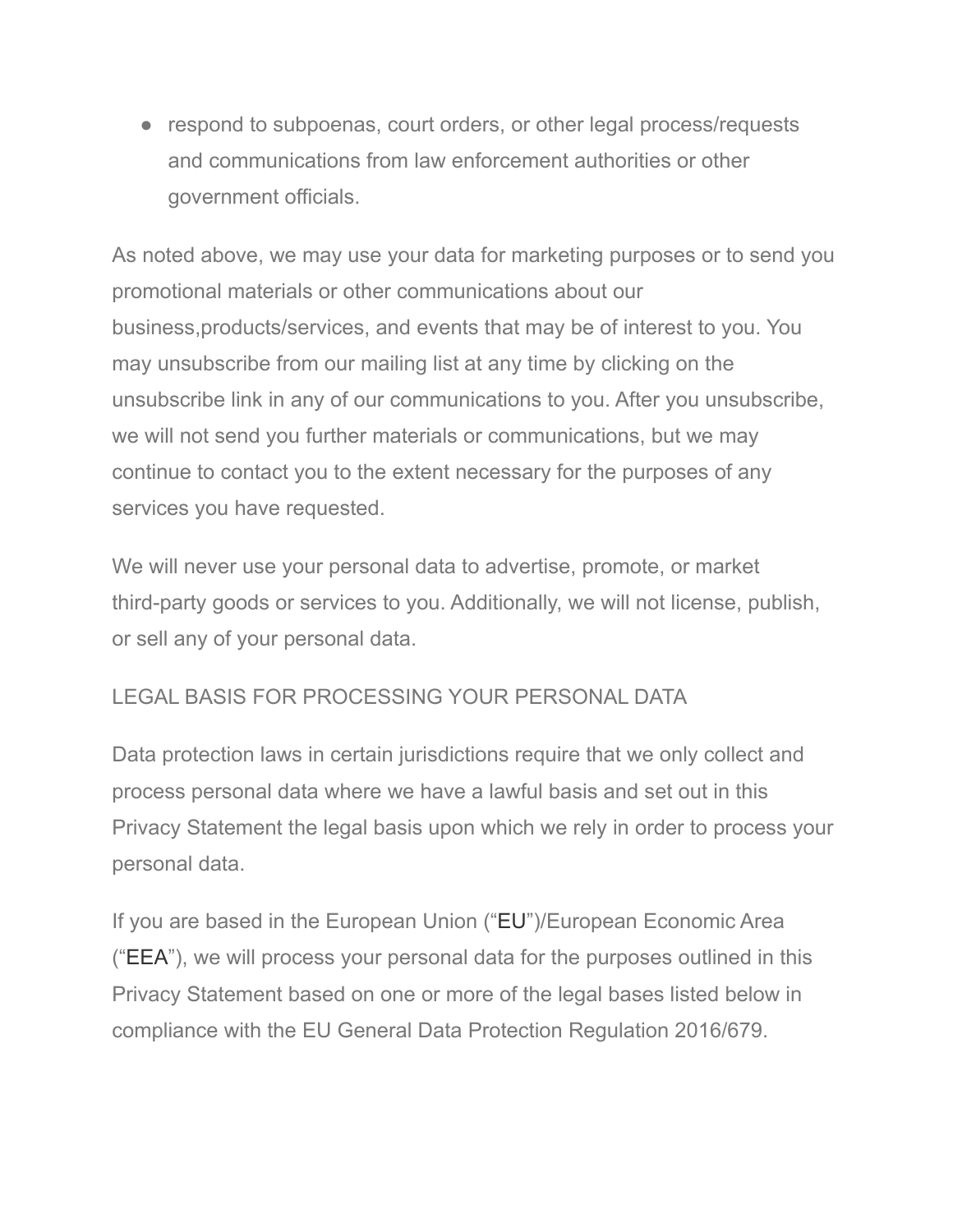- Legitimate interests: We rely on our legitimate interests, provided that such interests shall not be overridden by your interests, fundamental rights, or freedoms. In particular, among other things, we may process your personal data in reliance on a legitimate interest in: (i) effectively and lawfully operating this Website as well as the operation of our business and day-to-day affairs; (ii) communicating relevant information to you; (iii) conducting research and producing analyses; (iv) effectively delivering, developing, and improving our products and services; (v) managing, maintaining, and operating our IT and security systems; (vi) adequately protecting, defending, and safeguarding our networks; (vii) evaluating business and other corporate transactions; (viii) managing and enhancing protection against fraud, spam, harassment, intellectual property infringement, and risks to which we are exposed (e.g., crime and security risks); (ix) complying with laws and regulations to which we are subject, including, where applicable, laws and regulations of countries other than your country of residence; and (x) meeting our obligations and enforcing our legal rights.
- Consent: From time to time, we may ask for your consent to process your personal data for certain specific purposes. We will only rely on this legal basis in relation to processing that is entirely voluntary (i.e., not necessary or obligatory).
- Compliance with legal obligations: We may process your personal data if necessary for us to comply with a legal obligation arising under applicable law to which we are subject.

To the extent that we process any "special" or "sensitive" personal data relating to you, we will do so because either: (i) you have given us your explicit consent to carry out such processing; (ii) the processing is necessary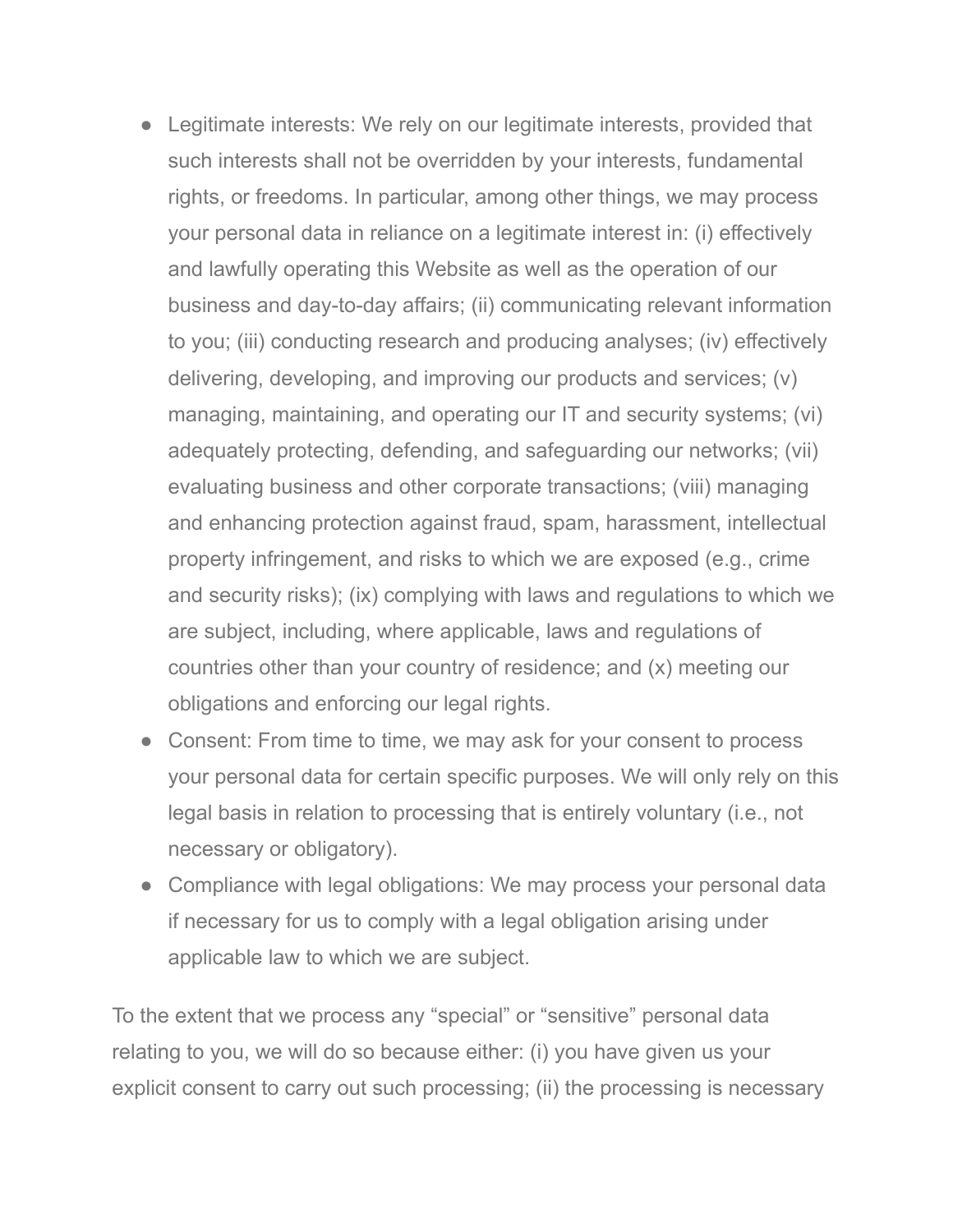for the establishment, exercise, or defense of legal claims; or (iii) you have made the data manifestly public.

If you have any questions or concerns about the legal basis upon which we collect and use your personal data, please email us at anthony@fortworthvaqueros.com

### DISCLOSURES AND TRANSFERS OF YOUR DATA

In connection with one or more of the purposes outlined above, your data may be disclosed to different entities within the Fort Worth Vaqueros group of companies as well as:

- third-party service providers, including providers of the following services (among others): website hosting, management, or support; data analysis or processing; data security and storage; and product development (subject to binding contractual obligations of confidentiality and security);
- relevant third parties as part of a corporate transaction, such as a reorganization, merger, sale, joint venture, assignment, transfer, or other disposition of all or any portion of our business, assets, or stock (including in connection with any bankruptcy or similar proceeding);
- competent governmental and public authorities, in each case to comply with legal or regulatory obligations or requests or for the purposes of reporting any actual or suspected breach of applicable law; and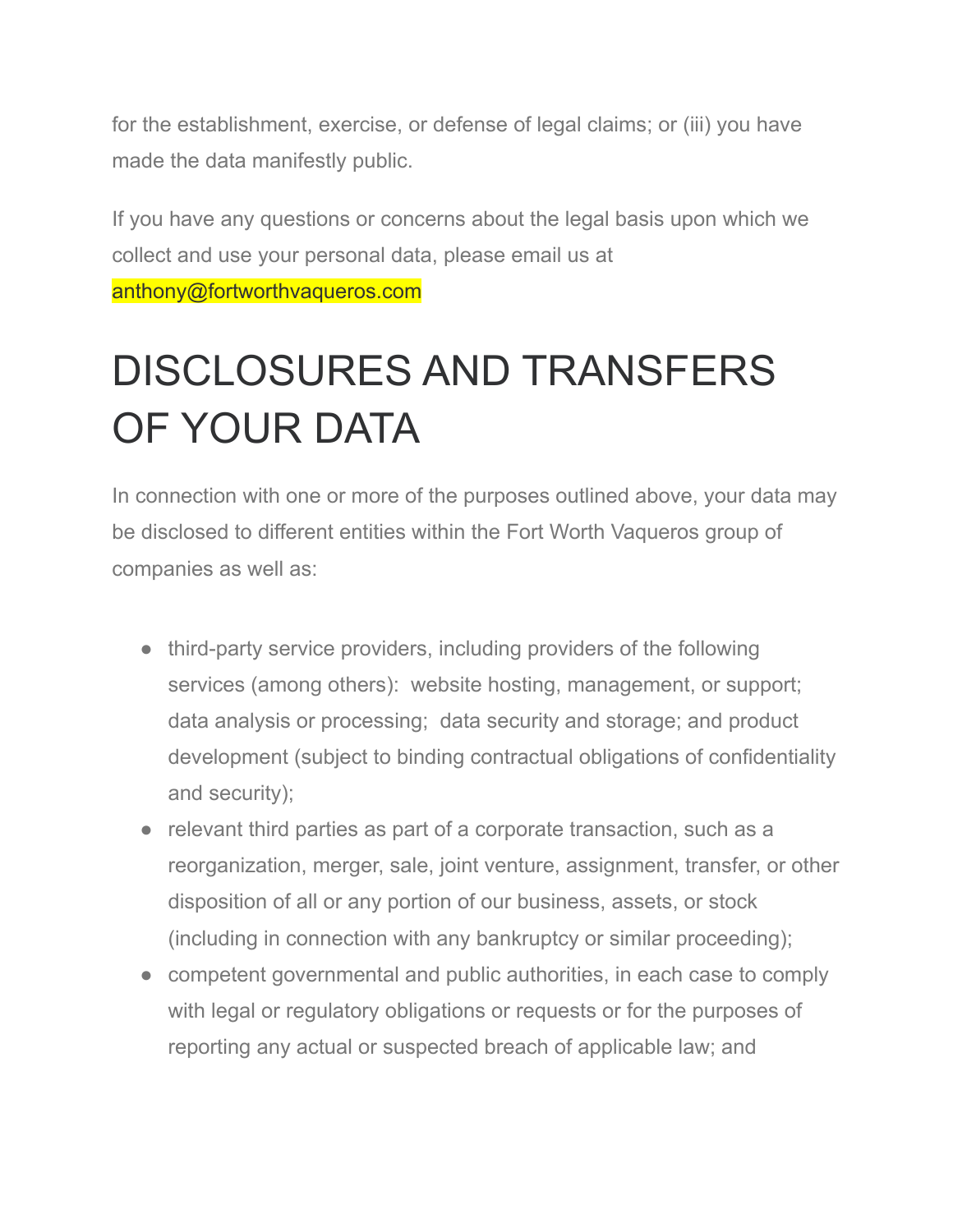• other third parties as we believe to be necessary (e.g., in order to protect the rights, property, operations, health, or safety of you, us, or others) or appropriate for legal purposes (e.g., in connection with claims, disputes, or litigation or in order to enforce our legal rights).

The disclosures described above may result in the transfer of your personal data to countries or regions with data protection or privacy laws and regulations that differ from those in your country of residence. By providing us with your personal data and/or using this Website, you are acknowledging that your personal data may be transferred to countries or regions outside of your country of residence. In cases where your personal data is transferred outside of your country of residence, we will ensure that there are adequate safeguards in place to protect your personal data.

#### *Additional information for EU/EEA residents*

If you are based in the EU/EEA and your personal data will be transferred to a country that has not been recognized by the European Commission as providing an adequate level of data protection, the safeguards put in place might include a data transfer agreement with the recipient based on standard contractual clauses approved by the European Commission for transfers of personal data to countries not providing an adequate level of data protection. Alternatively, in certain circumstances, your personal data may be transferred on the basis of an applicable derogation or exemption. For further details relating to the transfers described above and the adequate safeguards used with respect to such transfers, please email us at

anthony@fortworthvaqueros.com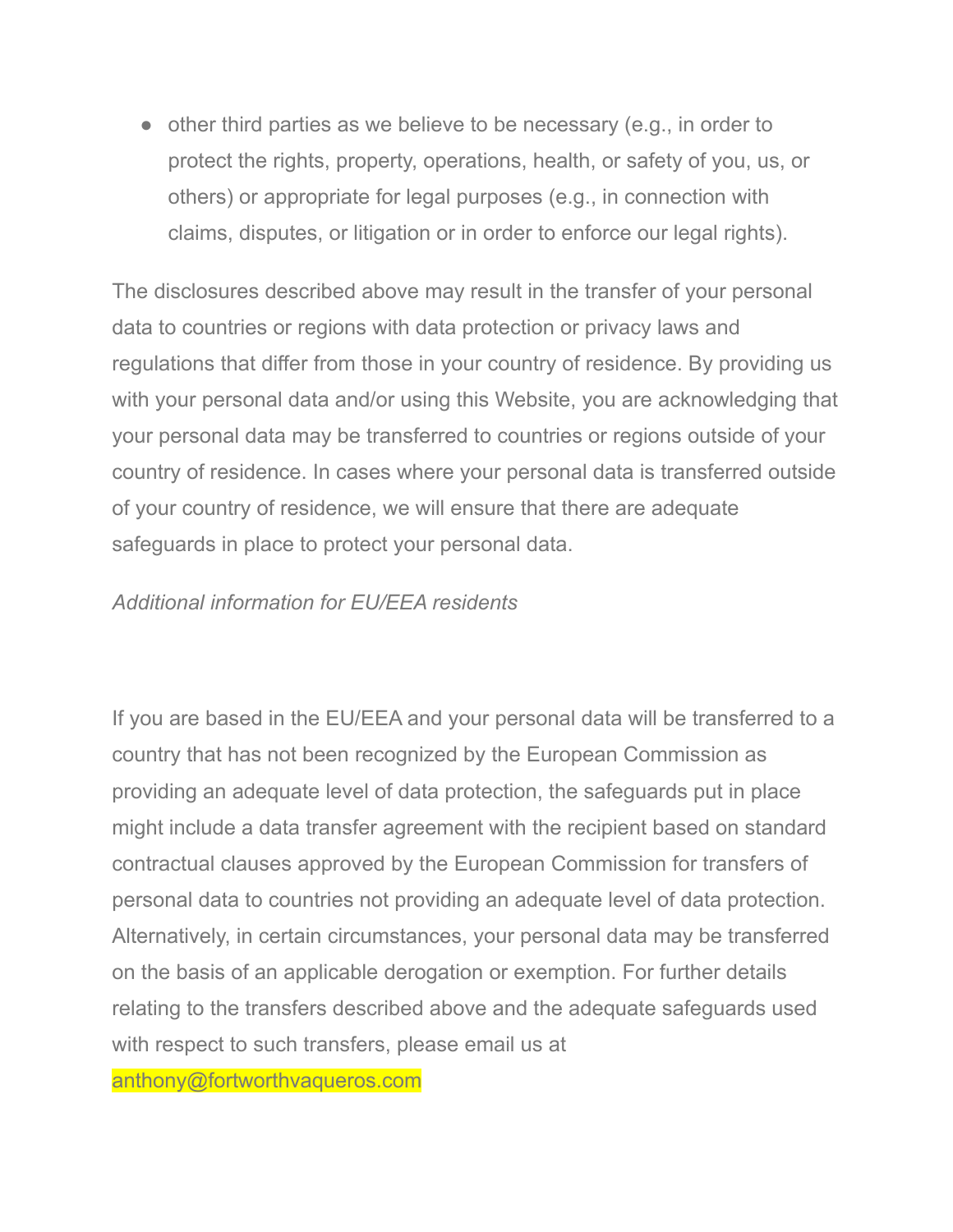# CHILDREN'S PRIVACY

We understand the importance of protecting the privacy of children, especially in the online environment. This Website is not designed for or intentionally targeted at children under the age of eighteen (18), and we do not intend to collect personal data from anyone under the age of 18 via this Website. If we become aware that we have collected personal data from a child under the age of 18, we will take reasonable steps to delete it.

## DATA SECURITY

We make use of appropriate technical and organizational safety measures that are designed to protect your personal data from loss, misuse, and unauthorized access, disclosure, alteration, or destruction while it is under our control. Unfortunately, no data transmission over the internet or data storage system can be guaranteed to be 100% secure. If you feel that the security of any data that we hold about you has been compromised, please immediately notify us using one of the contact methods listed in the "Contact Us" section below.

### DATA RETENTION

We will retain your personal data in a form that permits identification only for as long as necessary for the fulfillment of the various purposes outlined in this Privacy Statement, unless a longer retention period is required by applicable law or is necessary in order to resolve disputes, protect our legal rights, or otherwise comply with our legal or professional obligations.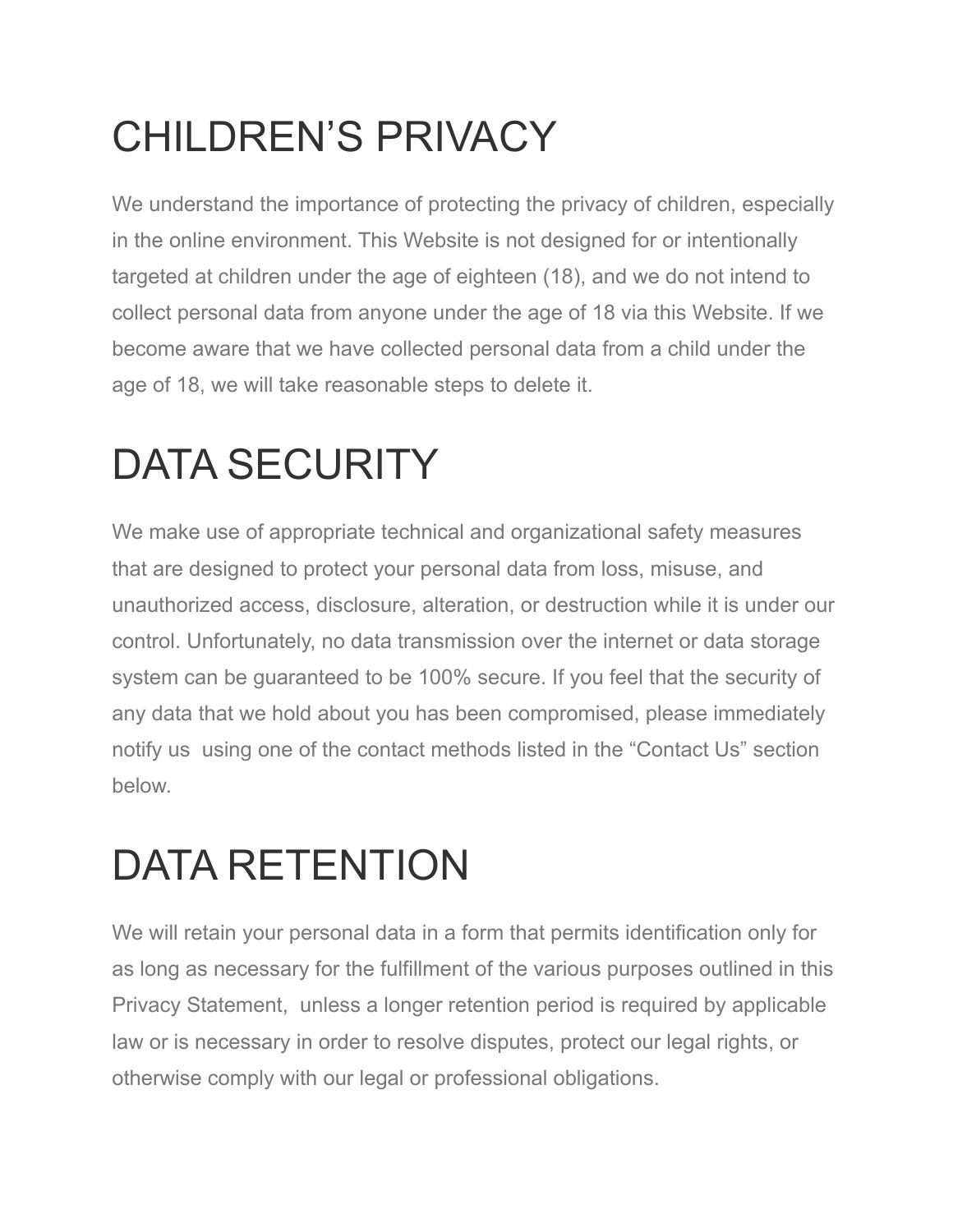## YOUR CHOICES AND RIGHTS

We are committed to providing you with reasonable access to your personal data and the ability to review and limit the use of such data in accordance with applicable law. Depending on your country (or U.S. state) of residence, under applicable law you may have the right to:

- request confirmation as to whether or not we are processing any of your personal data and details about the personal data that we are processing;
- request access to or copies of your personal data;
- request that we update or correct your personal data (e.g., if it is inaccurate or incomplete);
- propose restrictions on the ways in which we use your personal data (e.g., if we have no legal right to keep using it) or limit our use of your personal data (e.g., if your personal data is inaccurate or unlawfully held);
- object to our processing of your personal data;
- withdraw the consent that you have given us to process your personal data (where we process your personal data on the basis of your consent);
- request that your personal data be transferred to another organization in a structured, commonly used, and machine-readable format (to the extent applicable);
- request that we delete your personal data; and
- lodge a complaint with the relevant regulatory authority regarding our processing of your personal data.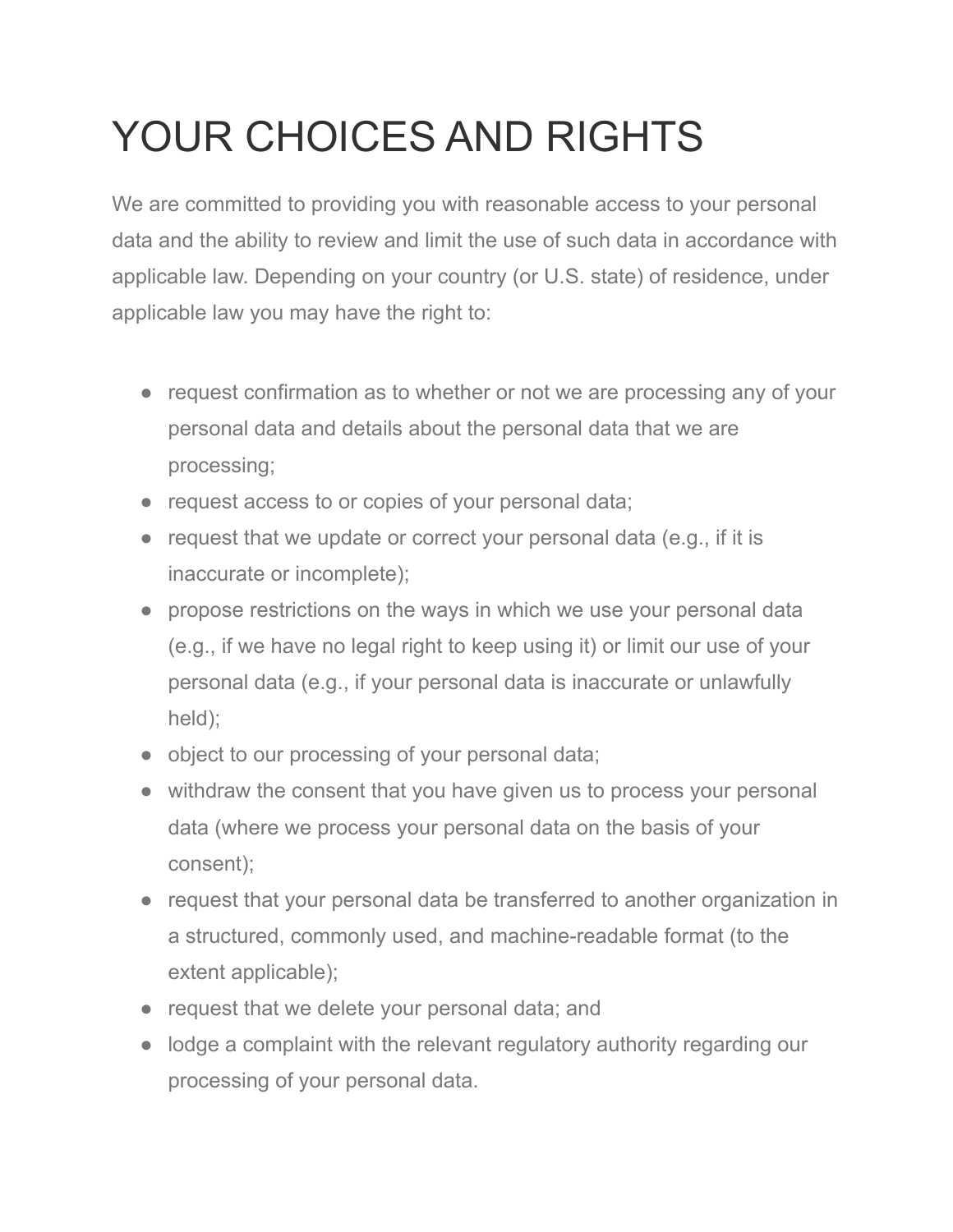Please note that we will not discriminate against you if you choose to exercise any of the above-listed rights available to you under applicable law.

If you are interested in exercising one or more of the rights described above, please send an email to **anthony@fortworthvaqueros.com** or submit a request [here](https://privacyportalde-cdn.onetrust.com/dsarwebform/70b0083d-d519-4ad2-84ca-96b7c5f8e1a9/9810a8bc-e54d-4d70-bac0-5e4d781ef5b9.html). Because we want to avoid taking action regarding your personal data at the direction of someone other than you, only you (or, where applicable, a natural person or business entity that you have authorized to act on your behalf by providing your written permission (an "Authorized agent")) may submit a request. Please note that we may deny a request from an Authorized agent if they do not submit proof that they have been authorized by you to act on your behalf.

Your request must:

- provide sufficient information that allows us to reasonably verify that you are the person about whom we have collected/obtained personal data (or, where applicable, the agent submitting the request has been properly authorized to submit a request on your behalf); and
- describe your request with sufficient detail that allows us to understand, evaluate, and respond to it.

We will not be able to respond to your request if we are not able to verify your identity (or, where applicable, an agent's authority to make the request on your behalf) and confirm that the personal data relates to you. To verify your identity, we will match personal data that you (or, where applicable, your Authorized agent) provide at the time that the request is made to personal data that we already have in our possession.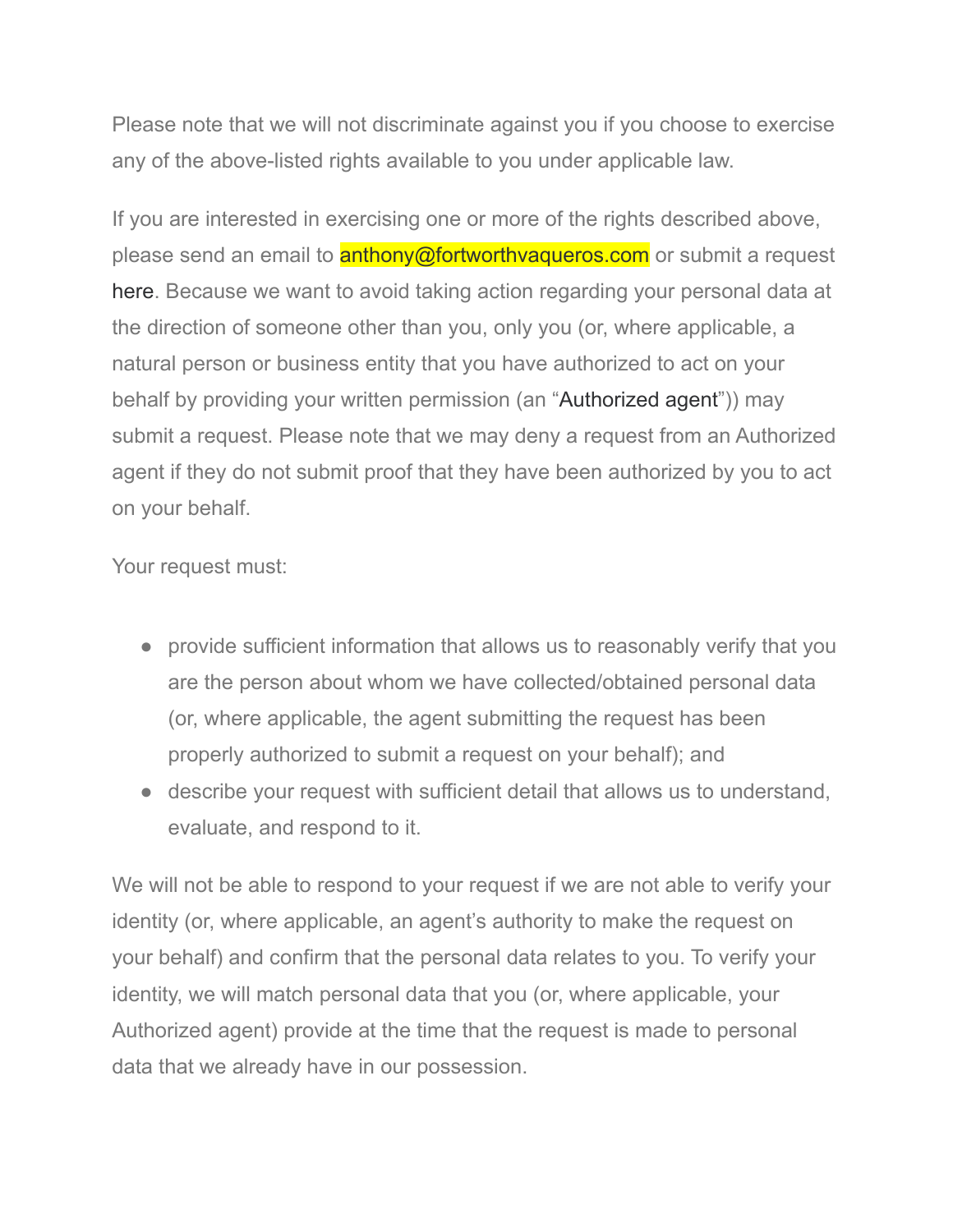### *Additional information for EU/EEA residents*

If you have any questions or concerns about our collection or use of your personal data, you can contact us at **anthony@fortworthvaqueros.com** 

If you are unsatisfied with the way in which we have handled your personal data or any privacy-related query or request that you have raised to us, you also have a right to complain to the Data Protection Authority ("DPA") in your country of residence or the country in which the issue that is the subject of your complaint occurred. To find the contact details of the appropriate DPA, please visit [https://edpb.europa.eu/about-edpb/board/members\\_en.](https://edpb.europa.eu/about-edpb/board/members_en)

# UPDATES TO THIS PRIVACY STATEMENT

We may make changes to this Privacy Statement from time to time in light of changing business practices, technology, and/or legal requirements. When we make changes to this Privacy Statement, we will amend the "Effective Date"at the top of this page and such modified or amended version of this Privacy Statement shall be effective as to you and your data as of that revision date.

1. The most current version of this Privacy Statement will always be available here. We encourage you to review this Privacy Statement periodically to remain informed about how we use and protect your data.

### CONTACT US